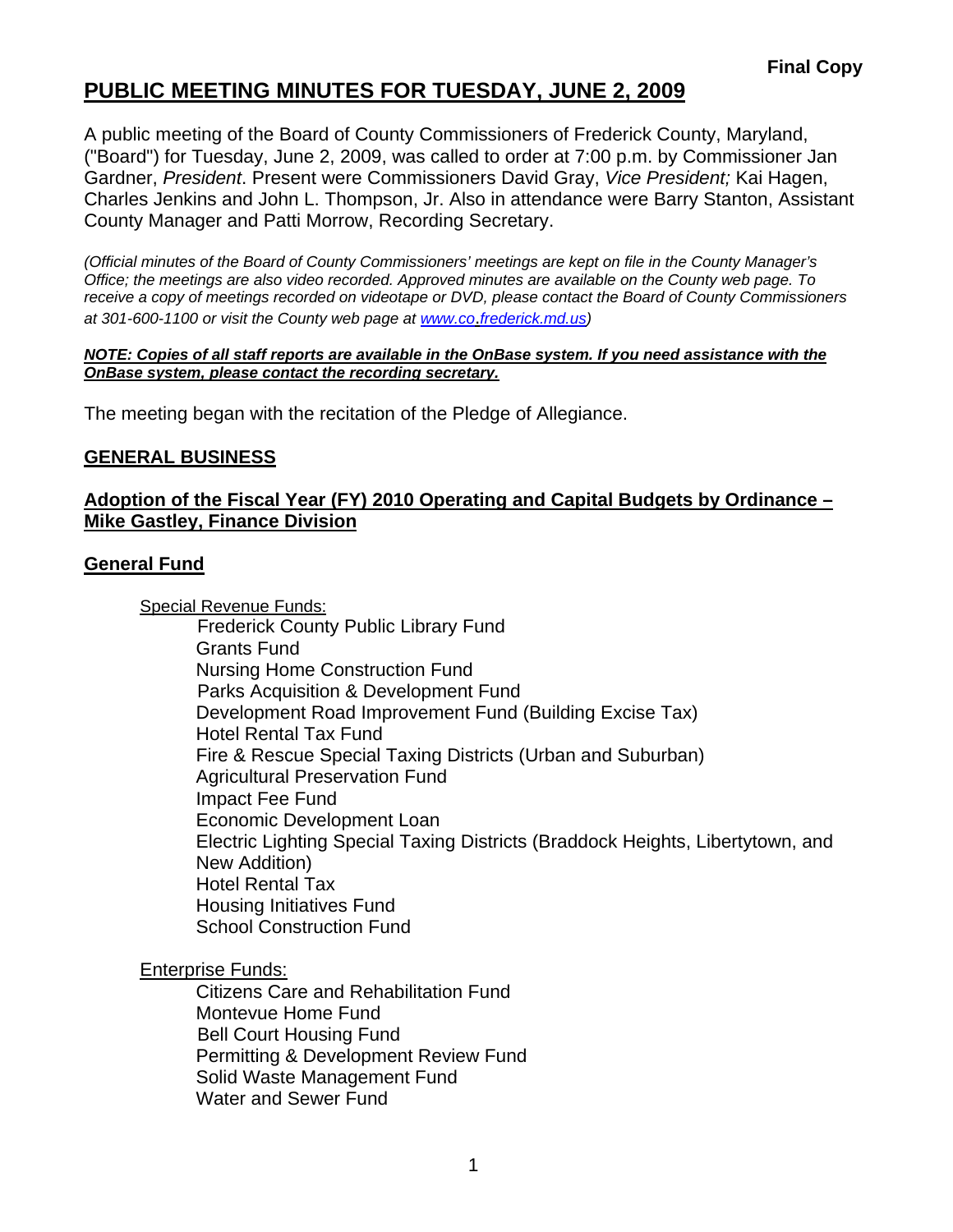# **PUBLIC MEETING MINUTES FOR TUESDAY, JUNE 2, 2009**

 Internal Service Funds: Fleet Services Fund Voice Services Fund

Commissioner Gray moved to approve the FY 2010 Operating Budget including the Special Revenue Funds, Enterprise Funds and Internal Service Funds. Commissioner Hagen seconded the motion that passed 3-2 with Commissioners Jenkins and Thompson opposed.

(A copy of Ordinance #09-16-520 can be obtained in the County Manager's Office or from the county's website, <www.co.frederick.md.us>)

Commissioner Thompson moved to impound \$7,030 in the operating budget for grant-in-aid agencies earmarked for Hope Alive. The motion failed for lack of a second.

### **FY 2010 Capital Budget**

Commissioner Jenkins moved to adopt the FY 2010 Capital Budget as presented. Commissioner Hagen seconded the motion that passed 5-0.

(A copy of Ordinance #09-17-521 can be obtained in the County Manager's Office or from the county's website, <www.co.frederick.md.us>)

#### **Approval of FY 2010 – 2015 Capital Improvements Program**

Commissioner Jenkins moved to approve the FY 2010-2015 Capital Improvements Program. Commissioner Hagen seconded the motion that passed 5-0.

#### **PUBLIC HEARING**

#### **Zoning Text Amendment #ZT-09-03 - Proposed Ordinance to Amend Certain Sections of the Frederick County Code Concerning the Agricultural (A) and Resource Conservation (RC) Zoning Districts – Eric Soter, Larry Smith and Shawna Lemonds, Planning Division**

A public hearing was held, as duly advertised, on the first theme identified as part of the zoning re-write process on the A and RC zoning districts and use table and definitions.

Ms. Lemonds briefed the Board on the proposed text amendment.

Public comment was heard from:

- 
- Anne Rollins, Esquire Miles and Stockbridge
- 
- 
- Annette Brieling **Friends Meeting School** • Charlie Abell **Frederick Municipal Airport** • Ashley Mancinelli, Esquire Severn, O'Connor and Kresslein